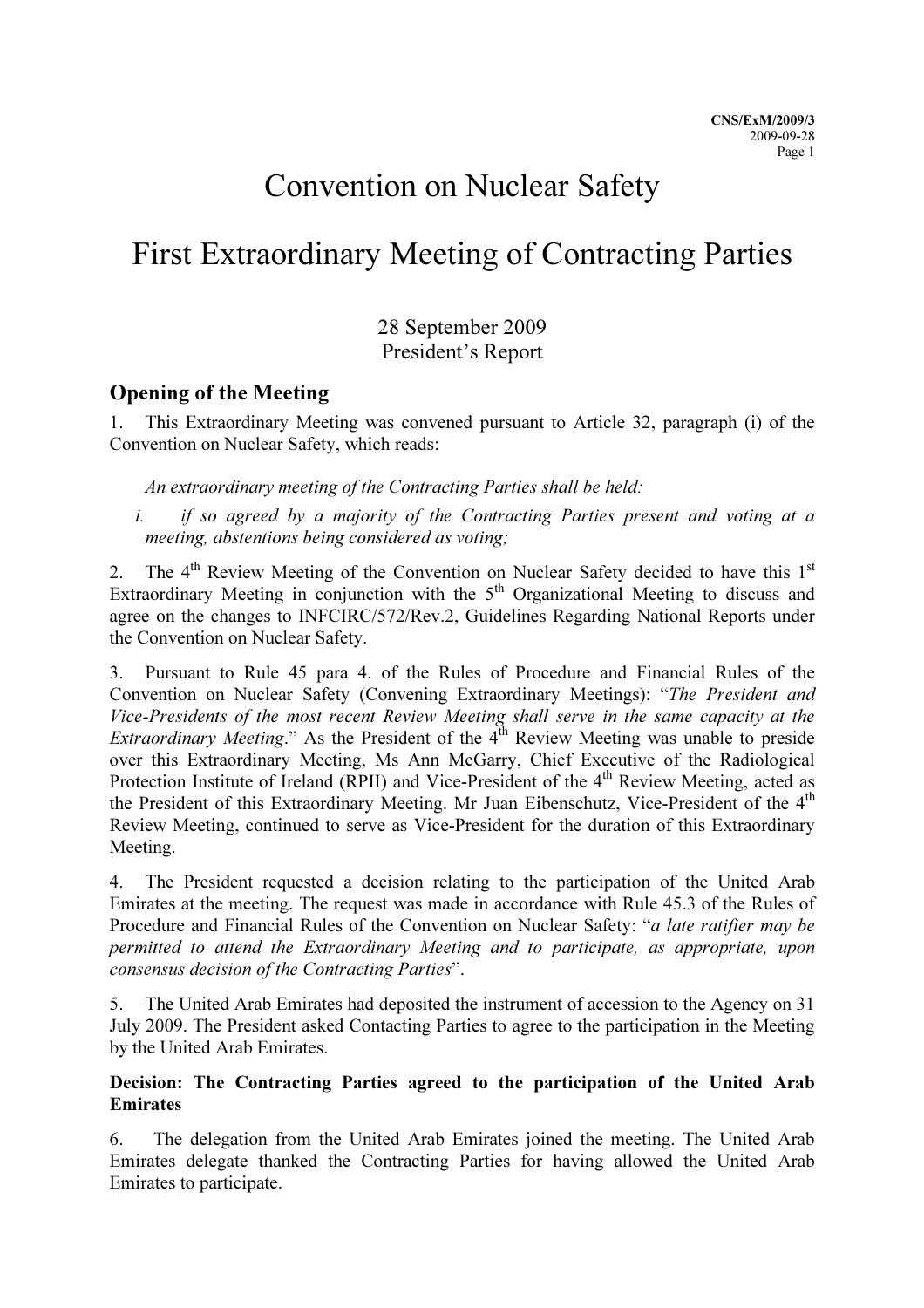7. Mr. Tomihiro Taniguchi, Deputy Director General of the IAEA and Head of the Department of Nuclear Safety and Security made opening remarks. He mentioned the important role of the Convention in the continuous improvement of nuclear safety and called on all countries planning to launch nuclear power programmes to ratify the Convention. He summarized decisions made at the  $4<sup>th</sup>$  Review Meeting and the Agency's outreach actions. He encouraged Contracting Parties to work to improve the effectiveness of the review process.

# Adoption of the Agenda

8. The provisional agenda for the Meeting, CNS/ExM/2009/1, had been distributed to Contracting Parties via a letter dated 10 June 2009, Note verbale J5-CO-37962 from the IAEA Secretariat. The President asked the Contacting Parties for comments on the proposed agenda. No comments had been received and the Contracting Parties were asked to adopt the Agenda as proposed.

## Decision: The Contracting Parties agreed to the adoption of the provisional agenda (Annex)

# Credentials of Participants

9. As required by Rule 8 of the Rules of Procedure and Financial Rules

The credentials of delegates and the names of alternates, experts and advisers shall be submitted to the Secretary of meetings of the Contracting Parties if possible one week before the date fixed for the opening of the meeting. Credentials shall be issued by the Ministry for Foreign Affairs, or, in the case of a regional organization of an integration or other nature which is a Contracting Party to the Convention, by the competent authority of that organization.

• The Secretary shall submit to meetings of the Contracting Parties the list of the participant delegations, together with any comments the Secretary may consider necessary. The meeting of Contracting Parties shall decide upon the credentials of the delegates.

10. The President asked Mr. Wolfram Tonhauser, Office of Legal Affairs, to provide the Contracting Parties with a report on the status of credentials. Mr. Tonhauser reported that the Secretariat had received formal credentials in the form required by Rule 8 from 18 Contracting Parties and various official communications, which do not constitute formal credentials under Rule 8, from 7 Contracting Parties. He also indicated that 40 Contracting Parties had not submitted any credentials.

11. The President proposed that the Meeting accept the credentials of delegates thus far submitted and, in accordance with the established practice, allow the delegates for whom proper credentials have not yet been received to participate in the work of the Meeting on the understanding that they would submit credentials in due form as soon as possible.

## Decision: The Contracting Parties accepted the President's proposal.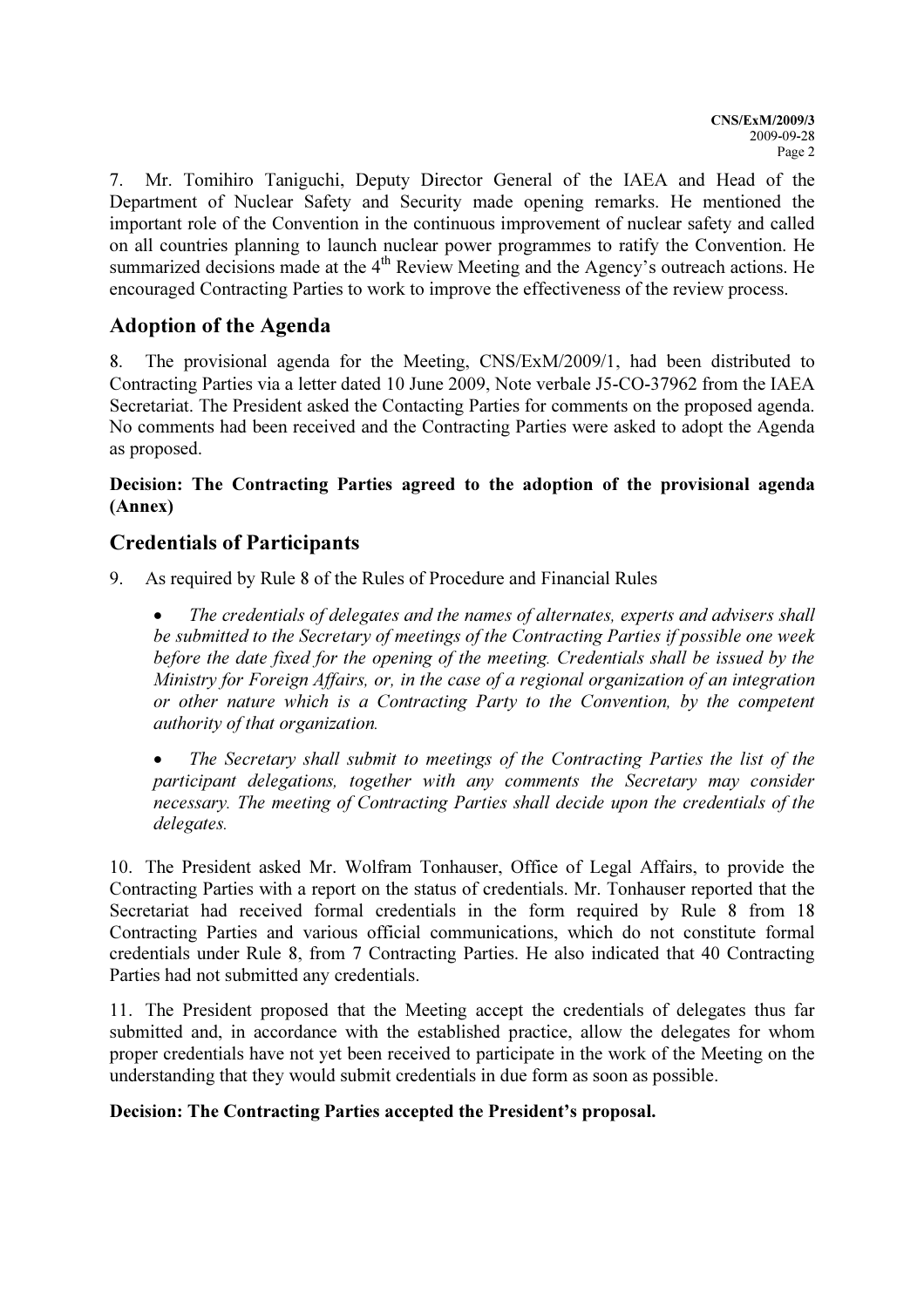## Adoption of Rule Changes

12. The President reminded the Contracting Parties that at the  $4<sup>th</sup>$  Review Meeting, the Contracting Parties had established the 'Working Party on National Reports' (WPNR), which - in accordance with an approved work plan - and with the assistance of the IAEA Secretariat, including its Office of Legal Affairs, had produced a draft revised version of the 'Guidelines regarding National Reports under the Convention on Nuclear Safety'.

13. This draft revision tabled as 'INFCIRC/572/Rev.3\_9th March 2009 (version August 2009)' had been submitted to the Contracting Parties through the official channels, by email, by the pigeon holes and the CNSweb on 10 March 2009. Comments on the draft made by the Contracting Parties had been discussed and incorporated by the WPNR in a final draft. This final draft, including a comment resolution table, had been distributed by the Secretariat to all contact points and officers via email on 2 September 2009 and uploaded to the CNS website on 7 September 2009. This draft was now submitted to this Extraordinary Meeting for final endorsement.

14. The President further reminded the Contracting Parties that, in addition, at the 4<sup>th</sup> Review Meeting, the Contracting Parties had also requested that the Secretariat review the "Guidelines Regarding the Review Process" (INFCIRC/571/Rev.3), the "Rules of Procedure and Financial Rules" (INFCIRC/573/Rev.3) and the "Guidelines Regarding National Reports under the Convention on Nuclear Safety" (INFCIRC/572/Rev.2) for internal consistency.

15. It had furthermore been agreed at the last Review Meeting that this consistency check would take place after the adoption of INFCIRC/572/Rev.3, by this Extraordinary Meeting. Once effectuated, the revised documents (i.e. the Guidelines as revised by this Extraordinary Meeting, as well as the revised Rules of Procedure and the Guidelines on the Review Process) would be submitted to the Contracting Parties via email, website and pigeon holes for endorsement by early 2010.

16. It had also been agreed that the Contracting Parties would provide their endorsement by tacit approval (electronically) within two months after the circulation of the revised guidelines. This would have the advantage of finalizing the process well ahead of the 5th Review Meeting, thus allowing the Contracting Parties to rely on the revised guidelines in preparation of their participation for the  $5<sup>th</sup>$  Review Meeting.

17. The President thanked the members of the Working Party, including the IAEA Secretariat, on behalf of the Contracting Parties for their efforts in comprehensively reviewing the Guidelines regarding National Reports which were submitted for consideration to this Extraordinary Meeting.

18. The President asked Mr Peter Addison, a participant of the WPNR, to explain the working methods of the working party and the work that had been done. Mr Addison presented the process to review and revise the "Guidelines Regarding National Reports under the Convention on Nuclear Safety" (INFCIRC/572/Rev.2), background information and basic considerations, and the document tabled by the WPNR.

19. The document INFCIRC/572/Rev.3\_9th March 2009 (version August 2009) was reviewed. The President proposed that the draft INFCIRC/572/Rev.3\_9th March 2009 (version August 2009) be adopted by the Contracting Parties, subject to the amendment made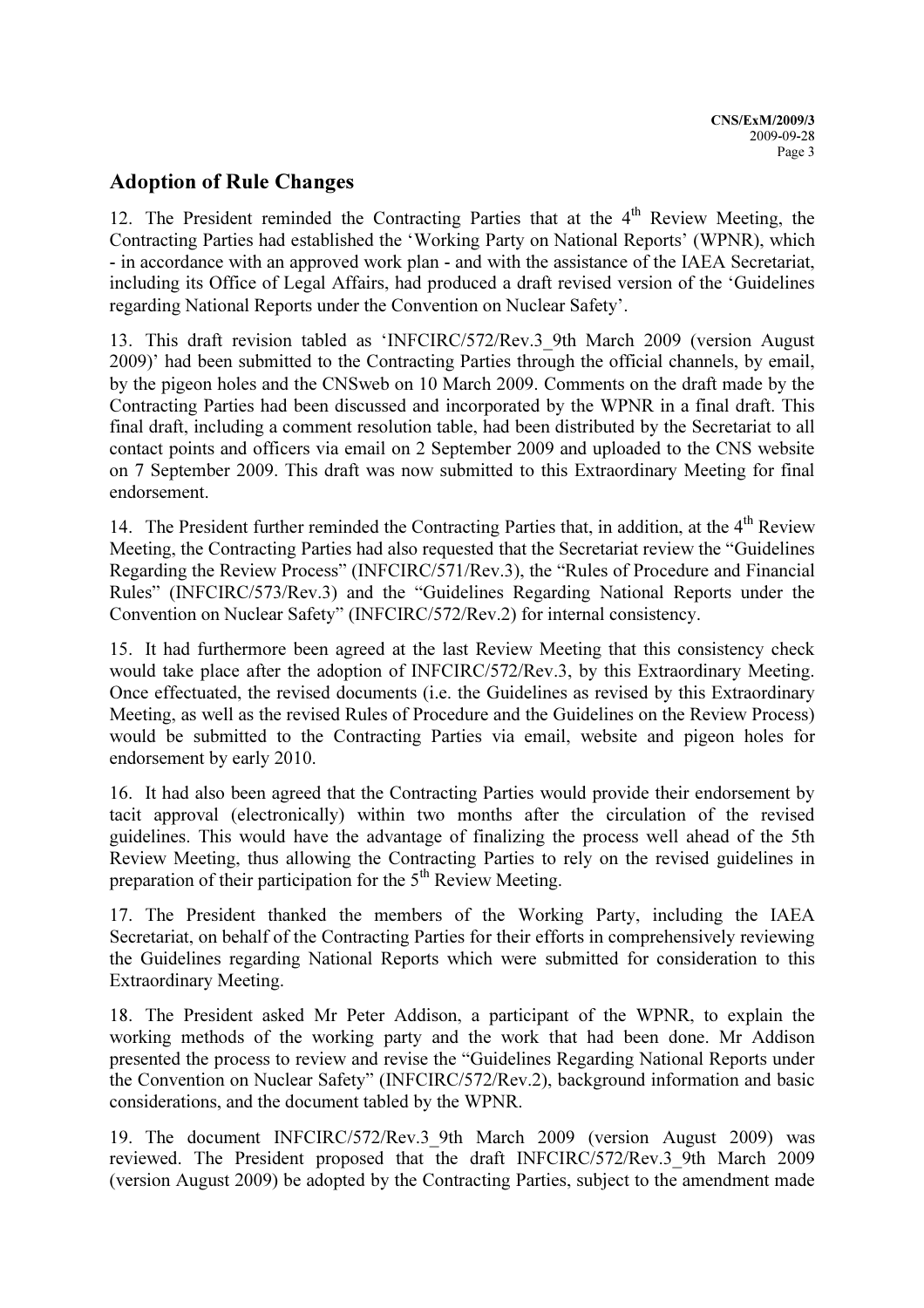to paragraph 2 of the document during the discussion (addition of the phrase "as foreseen in the Convention" at the end of the paragraph).

## Decision: The Contracting Parties accepted the President's proposal.

## Other Business

20. The President reminded the Contracting Parties that it had been decided that a short handover meeting for incoming officers would be held on 1<sup>st</sup> October 2009. This date had been chosen to make the Meeting cost-effective, because the Contracting Parties understood that most of the incoming officers would be in Vienna attending the Organizational Meeting. However, the Secretariat had considered the issue and suggested postponing that meeting for a month to make the meeting more efficient, as, based on its experience of servicing previous Organizational Meetings, the Secretariat advised that, in practice, the majority of incoming officers and outgoing officers are not present at the Organizational Meeting.

21. The President agreed with the Secretariat's proposal to have the meeting early in 2010, sufficiently in advance of the new Review Meeting.

#### Decision: The Contracting Parties accepted the proposal.

22. The President introduced the brochure "Introduction to the Convention on Nuclear Safety and its associated Rules of Procedures and Guidelines" that had been prepared by the Secretariat on request of the  $4<sup>th</sup>$  Review Meeting.

23. The purpose of this brochure was to serve as a training tool on the Convention for incoming officers and other interested parties. It includes general information on the Convention and will assist everyone, in particular, the incoming officers to become acquainted with the rules and procedures of the peer review process. The President considered it would also be helpful in the wider sense of promoting the Convention on Nuclear Safety and explaining in easy to understand terms how the process works, and commented the Secretariat for its preparation.

24. The document had been sent to the members of the WPNR for initial review. The comments received had been considered and incorporated by the Secretariat. The current draft had been reviewed by the IAEA's Legal Division before submission to the Contracting Parties, by email, the pigeon holes and the CNSweb. The draft was now submitted for consideration at this Extraordinary Meeting.

25. The President reminded the Contracting Parties that this brochure was not an official document with regard to the Convention, and as such, it did not require formal approval. However, the Secretariat would welcome the views of Contracting Parties on the format and content of the brochure. The nature of the brochure meant that it would require regular updating.

## Closure of the Meeting

26. The President concluded the meeting by thanking the Contracting Parties for their contributions to the discussions and for agreeing the revisions to INFCIRC/572.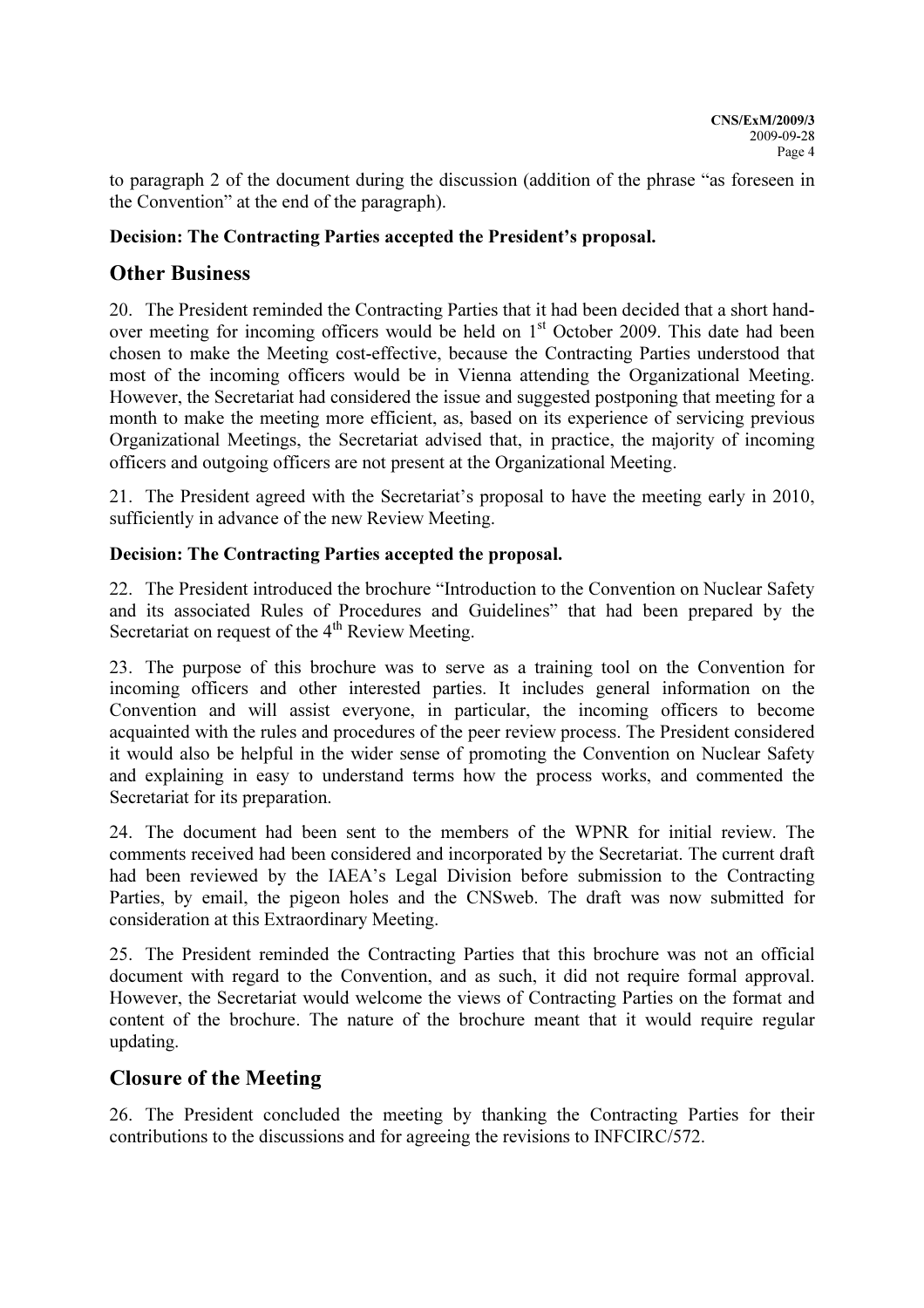27. The President noted that the Secretariat would, following the still outstanding inclusion of the changes agreed on the basis of recommendations made by the Open Ended Working Group at the 4<sup>th</sup> Review Meeting, the check for internal consistency and the subsequent tacit approval process by the Contracting Parties as outlined by the President in her introductory remarks (see paras 15 and 16), issue the INFCIRC/571/Rev.4, INFCIRC/572/Rev.3, INFCIRC/573/Rev.4 as official Agency documents.

28. The President thanked the Contracting Parties and the Secretariat for their help and support.

annh Saxey

 Ann McGarry President